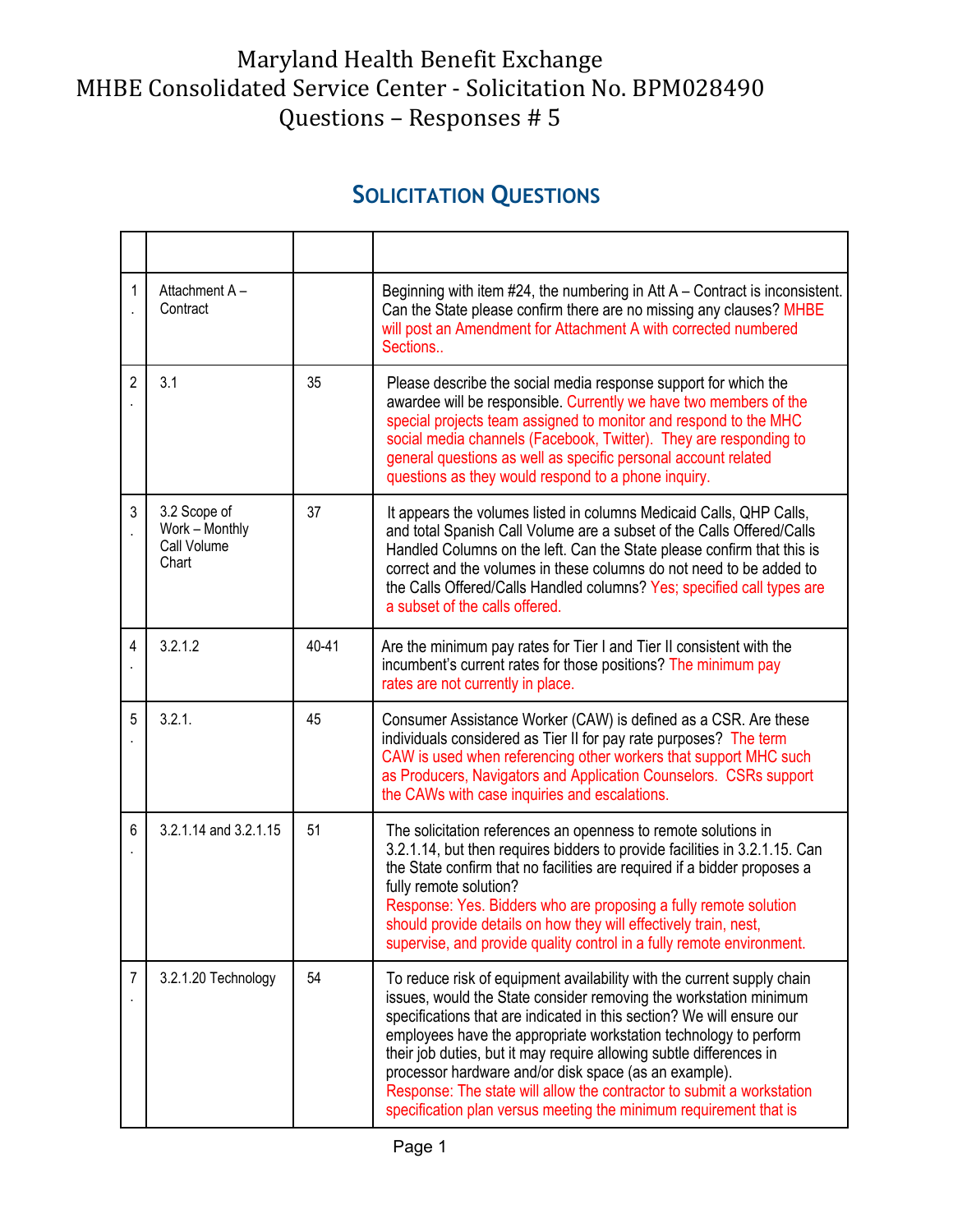## Maryland Health Benefit Exchange MHBE Consolidated Service Center - Solicitation No. BPM028490 Questions – Responses # 5

|     |                                    |        | different from the minimum specifications.<br>Furthermore, we understand that Intel is not the only manufacturer of<br>processors, and there is a shortage, however, the contractor may run<br>at risk if in our opinion the proposed specification or strategy to this<br>section is not adequate or clearly stated. Simply stating that "We will<br>ensure our employees have the appropriate workstation technology to<br>perform their job duties" will not meet the requirement. |
|-----|------------------------------------|--------|---------------------------------------------------------------------------------------------------------------------------------------------------------------------------------------------------------------------------------------------------------------------------------------------------------------------------------------------------------------------------------------------------------------------------------------------------------------------------------------|
| 8.  | 3.2.2.2                            | 58     | Given that this is a Fixed Monthly Costs/Fixed Unit Cost contract will<br>the State please consider removing this requirement?<br>"For each job classification - CSR, SME, supervisor, team lead, etc.<br>as described in Section 3.2.1, the Contractor shall provide the actual<br>hours worked for the measurement period "Response: Yes                                                                                                                                            |
| 9.  | 3.5a.c                             | 71     | This section states "The damage figures listed below in RFP Section<br>3.5.5 represent a good faith effort to quantify the range of harm that<br>could reasonably be anticipated at the time of the making of the<br>Contract and such liquidated damages are not considered a penalty."<br>While the statement references Section 3.5.5, there is no such                                                                                                                            |
|     |                                    |        | section in the document. Can the State please provide the missing<br>section? Response: The reference should cite 3.5.4                                                                                                                                                                                                                                                                                                                                                               |
| 10. | 4.2 Proposals                      | 89     | Given that proposals are to be submitted electronically, without physical<br>tabs, how would the government prefer bidders address the requirement<br>for tabs? The offeror should use an "Active Table of Contents" in the<br>absence of the ability to use tabs                                                                                                                                                                                                                     |
| 11. | $6\phantom{1}6$                    | 106    | The Telephone Consumer Protection Act (TCPA) protects the public<br>from receiving unwanted calls. Can the MDHBE confirm that<br>individuals that will be receiving the outbound calls from the CSC<br>will have previously provided permission to be called? Response:<br>Outbound calls are all made in response to a contact initiated by the<br>consumer.                                                                                                                         |
| 12. | A1c_Attachment E<br>Price Proposal |        | In the pricing sheet, where and how should bidders account<br>for transition costs? See Response from Q&A 3. Transition<br>costs will be addressed at the Pre-Proposal Conference and, if<br>necessary, a new Attachment E will be sent after the Pre-Proposal<br>Conference.                                                                                                                                                                                                         |
| 13. | A1c_Attachment E<br>Price Proposal | Row 15 | In row 15, it indicates the estimated total per year should be based on<br>3,000 average live chats per month. Then below there is a formula that<br>indicates (Unit Cost * 12 * 36,000). Could you confirm that the formula<br>should be (Unit Cost * 12 * 3,000)? Response: Yes; 3,000 chats per<br>month should be utilized in the formula. An updated Attachment E will<br>be posted after the Pre-Proposal Conference.                                                           |